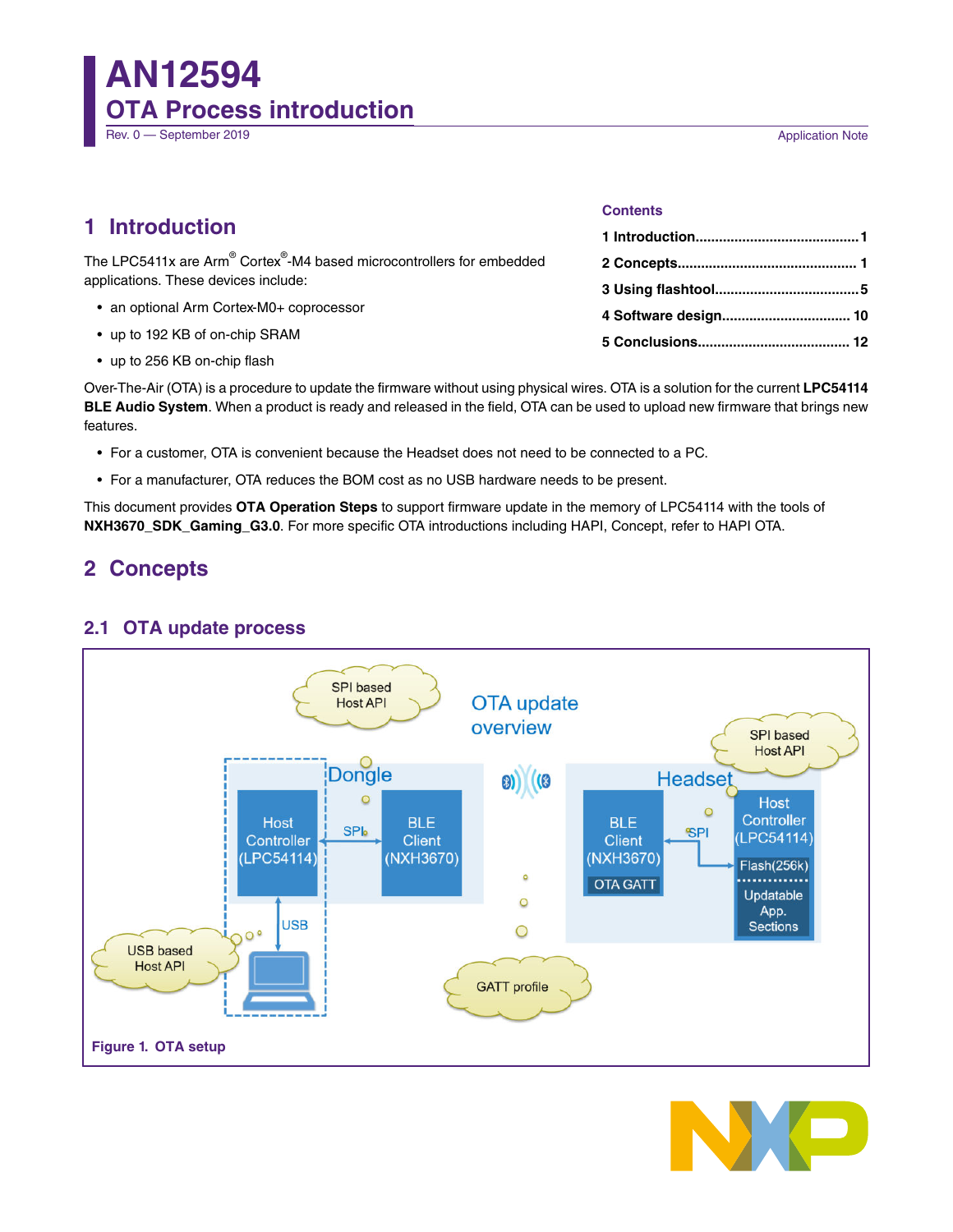The setup requires a Dongle board, Headset board, PC and a USB cable. The USB cable is used to connect the Dongle and PC.

A typical scenario based on LPC54114 can be summarized as below:

- 1. Dongle and Headset are initially programmed over USB interface.
- 2. Dongle and Headset are paired.
	- Pairing Data (PD) of Headset is independent on the PD of Dongle.

Once the Headset is booted up, it retrieves PD from its own Memory that is written in advance and will not store extra PD.

• PD of Dongle is dependent on the PD of Headset.

Once the Dongle is booted up, it retrieves PD and pair with Headset, and then stores the Headset device information in Dongle's PD section.

- 3. Dongle is re-flashed with the **OTA\_Dongle** application, which is the start of the OTA process.
	- **OTA\_Dongle** can be used as VCOM to transfer data between PC and LPC54114 throught the USB.
	- Before re-flashing operation, make sure that the PD is not erased (Dongle is responsible for getting Headset's device information and **OTA\_Dongle** is not). Two NXH devices are paired firstly and then connected, so they can't be connected if the user has erased PD date stored in Dongle's Flash.
	- In the **Debug mode**, the code takes up much space. The Headset does not have eough space to store **Headset** and **OTA\_Headset** at the same time. So user can re-flash Headset with the **OTA\_Headset** application to test OTA function.

#### **NOTE**

It is recommended to use the same layout release sdk.yml for both Headset and OTA\_Headset demos. Only the application and NXH3670's binaries to Flash are required to be downloaded (the Partition table and init pairing\_data are not required).

- 4. OTA process is triggered by PC application.
- 5. OTA finishes. The firmware of Headset is updated.
- 6. Re-flash the Dongle with Gaming application, which is the end of the OTA process.

### **2.2 SSB**

The Second Stage Bootloader (SSB) is automatically bootstrapped by the (ROM) first stage bootloader.

You can store multiple firmware in Flash according to your requirements and inform SSB which firmware to boot.

For example, considering Headset board has no USB port in the **LPC54114 BLE Audio System**, developers store at least three firmware in advance, including

- SSB: to decide which firmware to boot
- OTA firmware: to receive new firmware
- application firmware: actual application, including specific Headset functions

Taking the current demos as an example, the following describes the functions of SSB:

- 1. Set the VTOR to the application vector table address.
- 2. Set stack pointers to the application stack pointer.
- 3. Jump to the application (PC now points to application).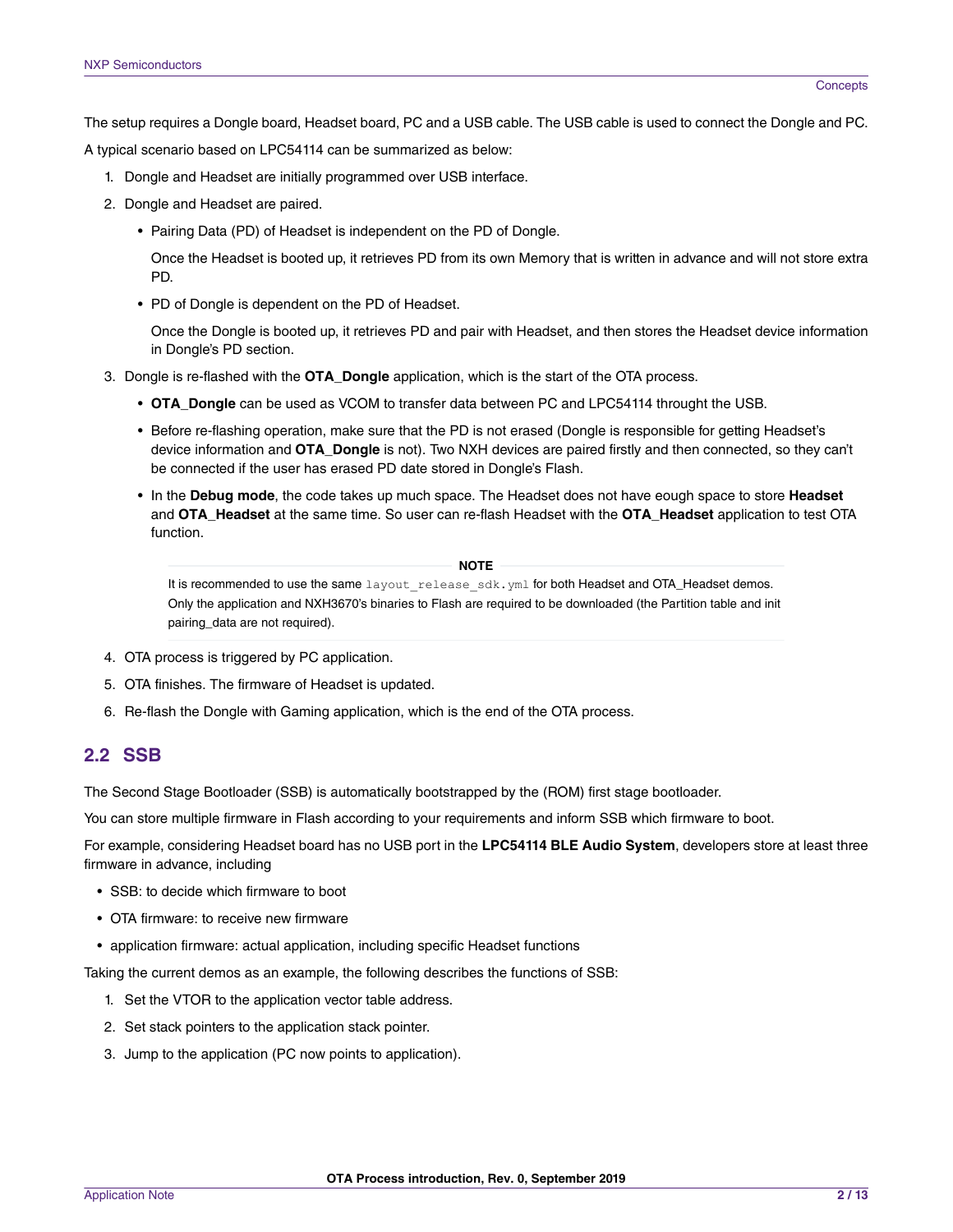**NOTE** 

In the current design, the NXH3670 is used to transfer data over the air and program LPC54114 through the SPI interface with the SSB code.

Define NO\_CRP to ensure that the program starts at the specified location, if using SSB to boot application (the ignoring of this step may result in the  $0 \times 02$  FC offset in the application).

| Device   Target   Output   Listing   User   C/C++   Asm   Linker   Debug   Utilities |  |  |  |  |  |
|--------------------------------------------------------------------------------------|--|--|--|--|--|
| $\sqsubset$ Conditional Assembly Control Symbols                                     |  |  |  |  |  |
| Define: CPU_LPC54114J256_M4, DEBUG,__CC_ARM,KEIL, DEBUG,NO_CRP                       |  |  |  |  |  |
| <b>Figure 2. NO CRP settings</b>                                                     |  |  |  |  |  |

### **2.3 Partition table**

The Dongle, OTA\_Dongle, Headset and OTA\_Headset applications and their locations are required to be mapped in Flash. This mapping is present in the Partition Table stored at a fixed offset in the Flash memory of the Host controller. For more information, refer to HAPI OTA.

The followings are important to note:

- 1. The Sector size is different between LPC54114 and KL27.
	- LPC54114: 8 Sectors (0-7), and the size of per Sector is 32 KB.
	- KL27: 256 Sectors (0-255), and the size of per Sector is 1 KB.
- 2. The current software design of the OTA process contains the following three scenarios.
	- The **Active flag** of Partition Table and PD of Dongle is reassigned with new value to inform SSB which firmware to boot.
	- If the KL\_APP is set to **Sector0 (0x00000000 0x0000 7FFF)**, the original data is copied to SRAM during OTA. You can change the data and then flush the changed data back to **Sector0** with FLASHIAP API.
	- The interrupted vectors are stored in **Sector0**.

All the data can be cleaned up when there is an unexpected power-off or other uncertainty reason.

Therefore, in the software design of LPC54114, **SSB** and **ota\_app**, which will never be changed, are put on **Sector0** and **Partition Table** and **PD** on **Sector7**.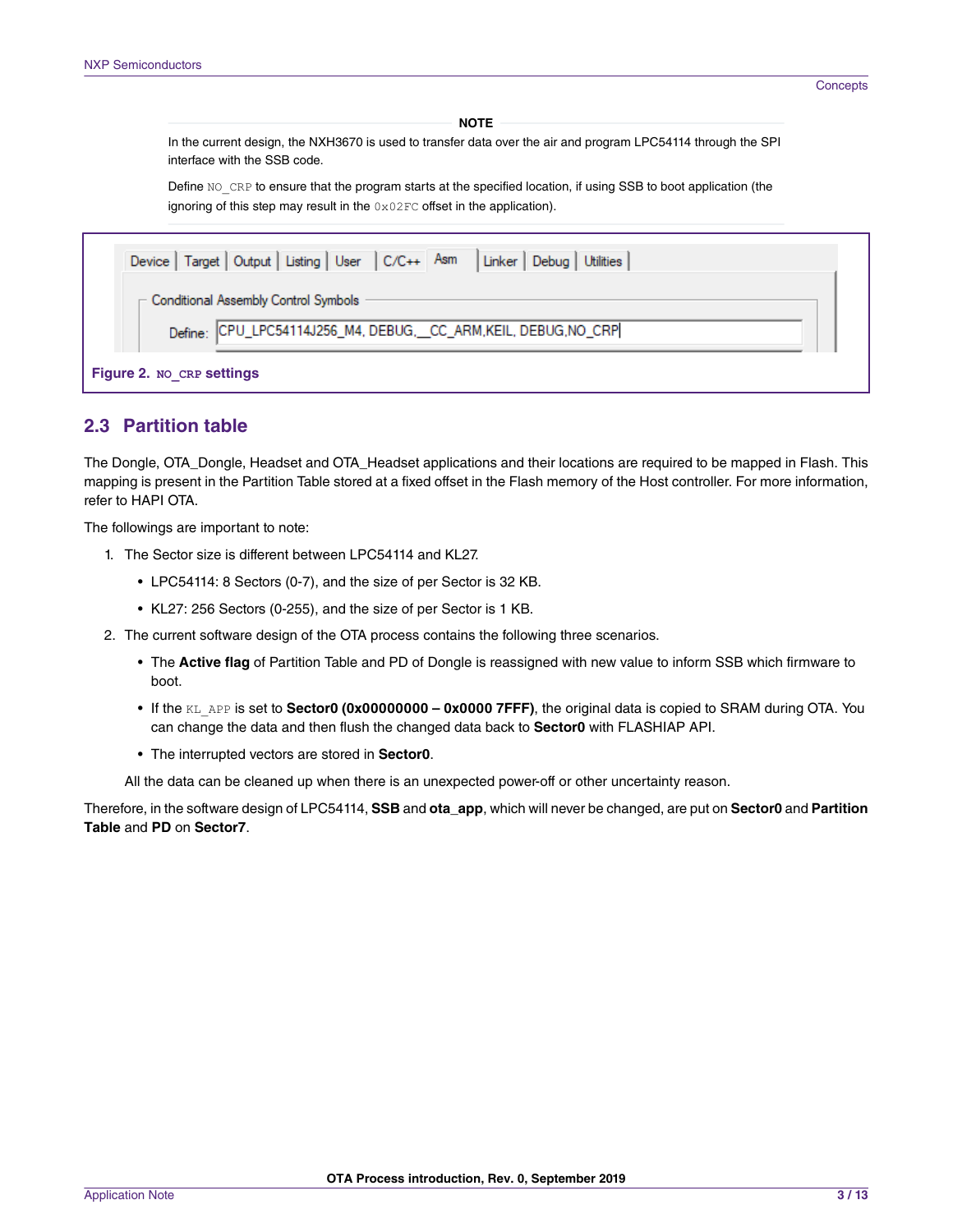

• **Partition 0** is the OTA application, and it contains the Host Controller (LPC54114) firmware and NxH3670 Arm Image.

For **OTA\_Dongle**, only ota app and NxH Binary (Arm.phOtaDongle.ihex.eep) are required to be flashed.

— rfmac (rfmac.eep) is added in the NxH image.

— CF (phStereoInterleavedAsrcTx.eep) is not required or used.

- **Partition 1** is the Gaming Application, and it contains the firmware for the Host Controller (LPC54114) firmware, the NxH3670 Arm image, the NxH3670 Audio RadioVectors, and NxH3670 CoolFlux image.
- **Partition 2** contains Application data meant as general-purpose data storage for the Gaming application. Currently, **Partition 2** is not used.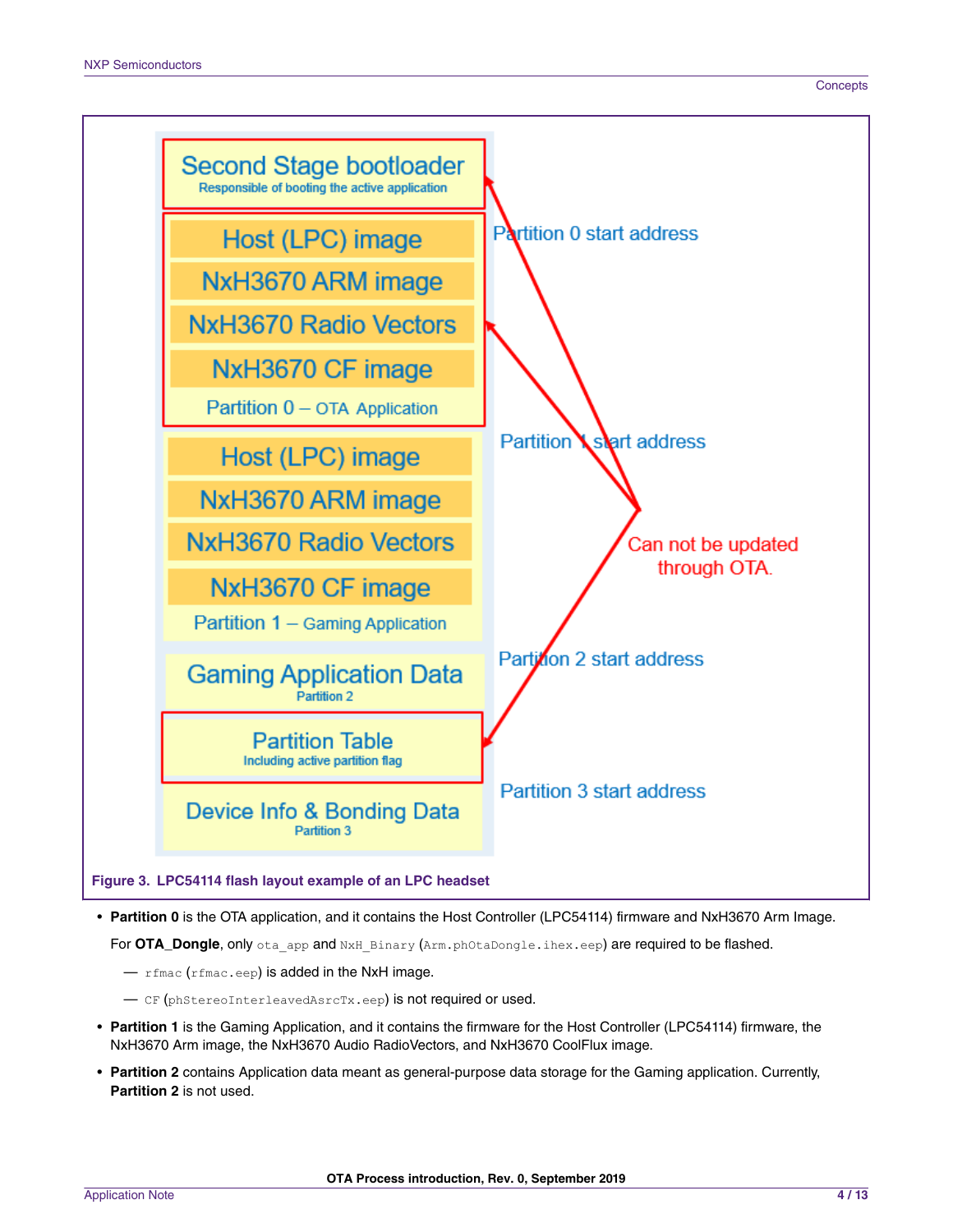<span id="page-4-0"></span>• **Partition 3** contains the Device info and Bonding data. Device information contains BLE specific attributes that need to be present for the air interface to work. Bonding data makes sure that Dongle and Headset automatically reconnect. Bonding data is only relevant for the Dongle.

# **3 Using flashtool**

This document lists the operation steps to use .BAT to update firmware easily and quickly. For more specific introduction of Flashtool, refer to the **HAPI OTA** and tools sections in NXH3670\_SDK\_Gaming\_G3.0.

## **3.1 Modificataion**

1. ota update headset.bat



With JLink, how can we convert .  $yml$  of Partition table to . BIN that will be download to Flash?

- a. Open a command line interface.
- b. Go to the NXH3670 SDK Gaming G3.0 folder.
- c. Run flash\_scripts\flashtool.cmd -> dev table.bin -> connection export -> layout kinetis\_democode \apps\kl\_dongle\script\layout\_debug\_sdk.yml.

| <sup>+++</sup> flashing the layout | ##### creating partition table layout | --Iayout kinetis_democode\apps\kl_dongle\script\layout_debug_sdk.yml | C:\k127\NXH3670 SDK Gaming G3.0>flash_scripts\flashtool.cmd --dev table.bin --connection export<br>+++ reading layout file (kinetis democode\apps\kl_dongle\script\layout_debug_sdk.yml) |  |  |  |  |  |
|------------------------------------|---------------------------------------|----------------------------------------------------------------------|------------------------------------------------------------------------------------------------------------------------------------------------------------------------------------------|--|--|--|--|--|
| table.bin                          | <b>BIN File</b>                       | 2019/5/13 16:51                                                      | 3KB                                                                                                                                                                                      |  |  |  |  |  |
| Figure 5. Converting . yml to .bin |                                       |                                                                      |                                                                                                                                                                                          |  |  |  |  |  |

However, first 2560 ( $0Xa00$ ) bytes of this table.bin are all  $0x00$ . This document provides two methods.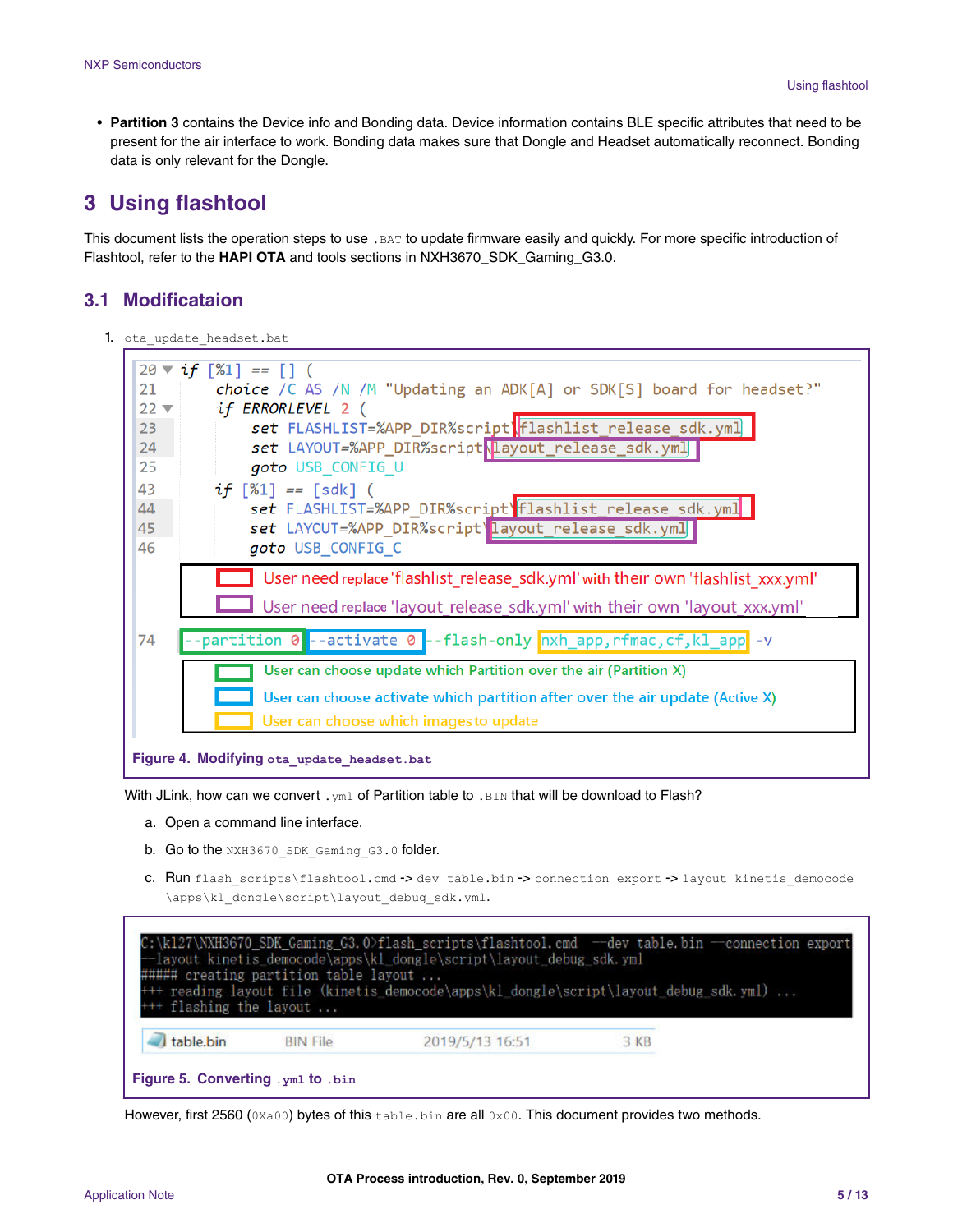- Make sure that table.bin is flashed before flashing the SSB located in 0x00. Otherwise, the table.bin will overwrite the SSB. So for OTA, user have to port the  $k1$  ssb application or flash SSB file as well.
- Or, you can delete 2560 (0xA00) bytes of this table.bin and then download the changed table.bin to Partition table address.(In our software, we put it to  $0 \times 3f400$ ).
- 2. flashlist release sdk.yml



flashlist release sdk.yml (kl\_headset) lists the binaries and offset\_index of Partition used to operate OTA. Figure 6 shows the example to update kl\_headset\_sdk.bin.eep to offset\_index\_0 in the current Partition.

3. layout release sdk.yml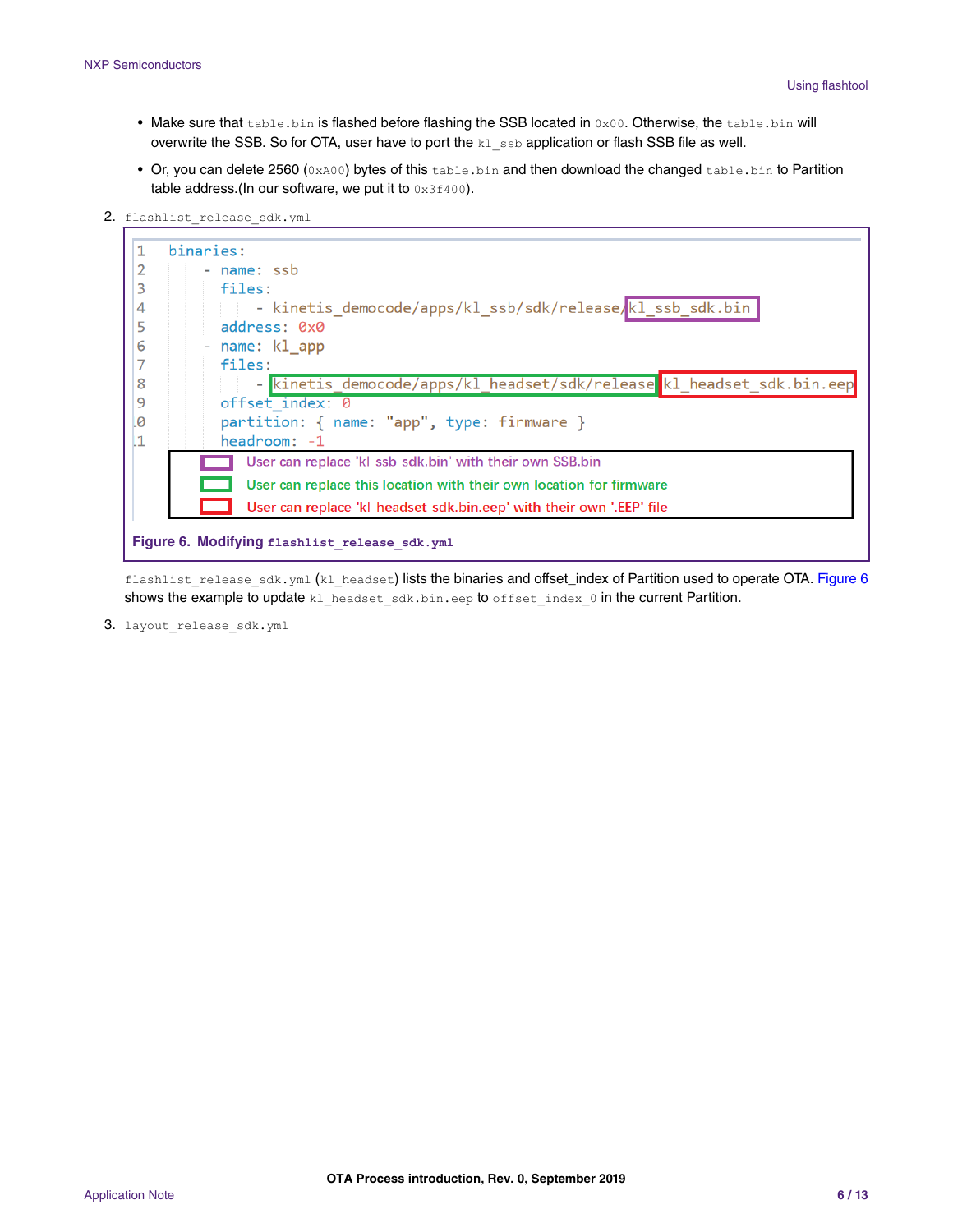

You can design your own layout release sdk.yml to meet the use of Flash. In the software design, MCU reads NXH\_Binaries from specified location and then transfer data to NXH3670 through the SPI interface. Make sure the design of Flash layout is correct.

How can we convert . BIN to . EEP used in OTA process?

Use the …\tools\to eep.cmd and type in -i XXX.bin -o XXX.bin.eep.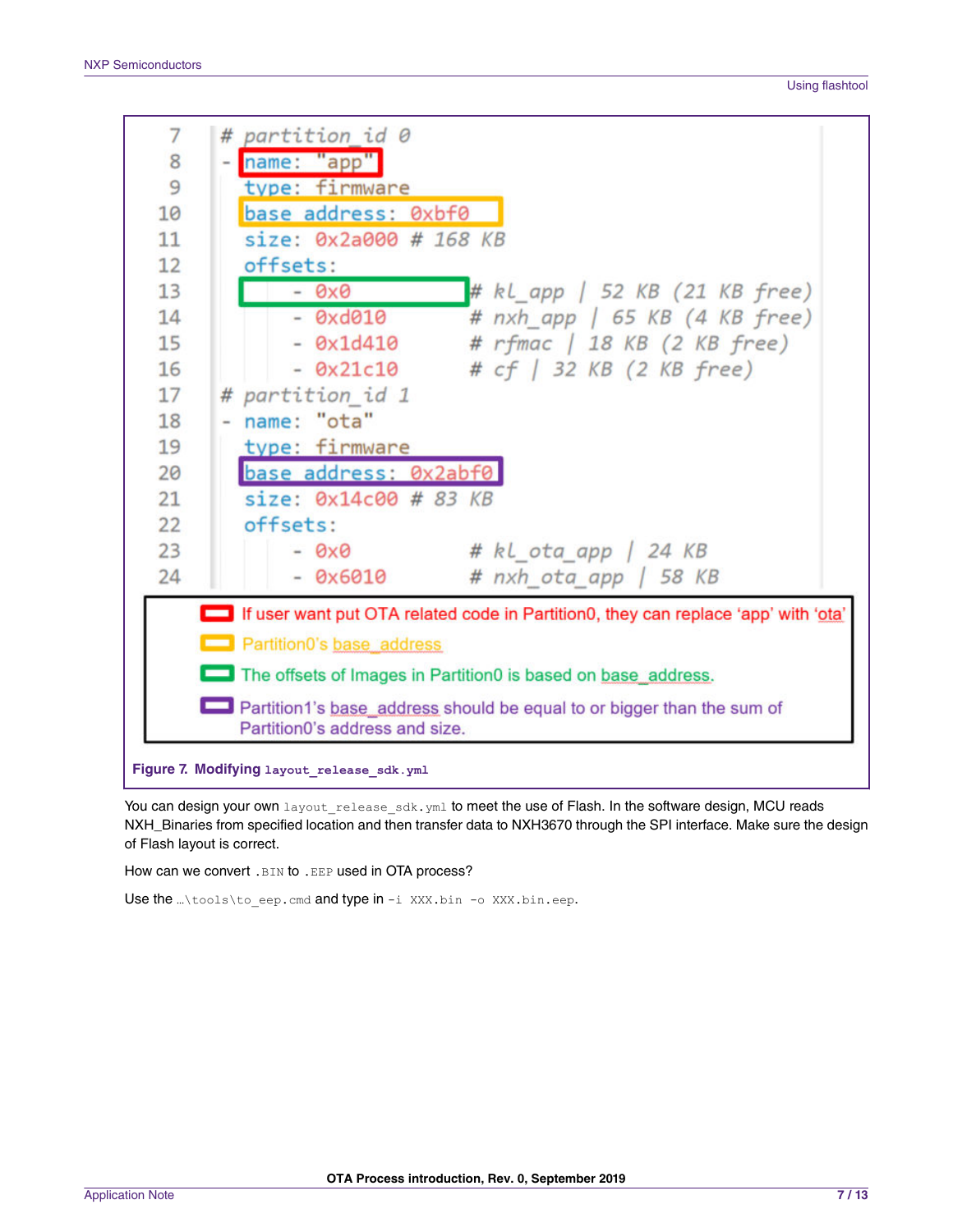|                                     | <b>BB</b> Select C:\Windows\System                             | ×<br>$\Box$<br>$\overline{\phantom{0}}$ |  |
|-------------------------------------|----------------------------------------------------------------|-----------------------------------------|--|
|                                     | to_eep.cmd -i XXX.bin -o XXX.bin.eep<br>address=0x0 length=111 | $\hat{\phantom{a}}$                     |  |
|                                     | NXH3670_SDK_Gaming_G3.0 > tools<br>×<br>۸<br>Name              | ৺ ∩<br>Type                             |  |
|                                     | to eep.cmd                                                     | Windows Command.                        |  |
|                                     | XXX.bin                                                        | <b>BIN File</b>                         |  |
|                                     | XXX.bin.eep<br>XXX.bin.eep.hex                                 | EEP File<br><b>HEX File</b>             |  |
|                                     |                                                                |                                         |  |
| Figure 8. Converting . BIN to . EEP |                                                                |                                         |  |

The following two items are important;

- To keep ota Partition the first in memory, in the layout release sdk.  $y$ ml file, keep in the order of ota, app, .... WIthout this order, a Partition Table.bin cannot be output or the Partition Table is not correct.
- Make sure that the addition value of base address of Partitionand its size is smaller than base address of the next Partition.

#### **3.2 Test process**

After ota update headset.bat, flashlist release sdk.yml, and layout release sdk.yml are correctly modified, OTA can start.

This document lists steps when **Dongle** and **Headset** have been paired.

1. Download **OTA\_Dongle** and make sure PC can recognize it as a **USB Serial Device**.



As shown in Figure 9, the PC recognizes it as **COM36**.

- 2. This document lists two cases.
	- **Case 1**: app is running instead of ota\_app.
		- In the **Release mode**, the Active\_flag of APP\_Partition is **1** (app), which indicates that userw need to send commandw to switch Active\_Partition to OTA\_Partition: **0** (ota\_app).
		- In the **app** case, if phOtaHeadset.ihex.eep is used instead of phGamingRx.ihex.eep, it indicates that users have boot and start NXH3670 as OTA function (user can use OTA related tool to communicate with Dongle board with firmware phOtaHeadset.ihex.eep), and there is no need to switch remote Active\_Partition. The hci table of app do not have OTA related code, so it cannot be used for OTA.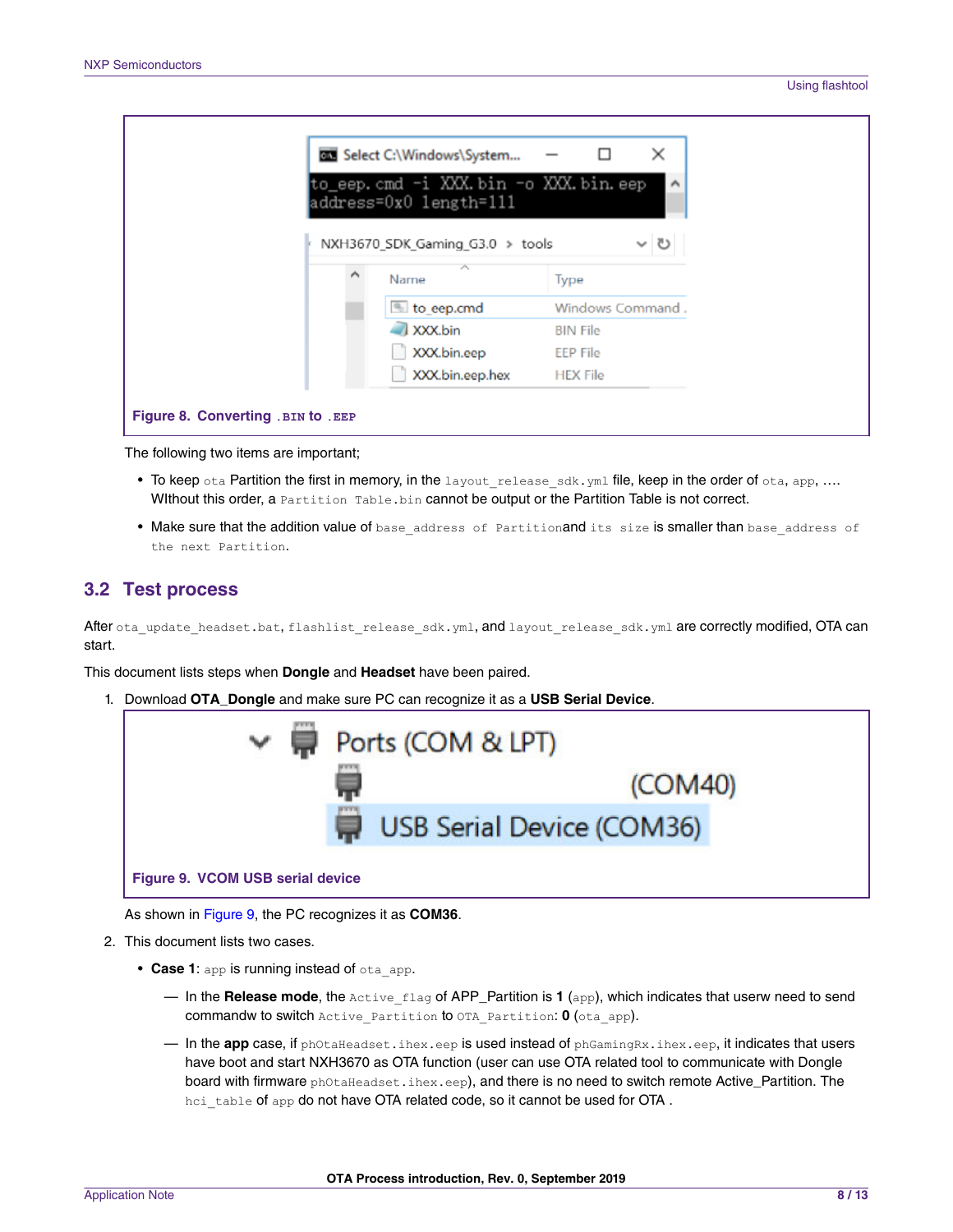| ##### flashing binaries                                |
|--------------------------------------------------------|
| +++ reading flash list file                            |
| +++ checking flash list file                           |
| +++ connecting to the remote device                    |
| +++ switching remote active partition to OTA partition |
| +++ rebooting remote to UIA partition                  |
| +++ connecting to the remote device                    |
| +++ getting remote table version                       |
| Figure 10. switch operation                            |

- Case 2: ota app is running and NXH Binary is phOtaHeadset.ihex.eep
	- In the **Debug mode**, Active\_flag of OTA\_Partition is **1**, which indicates that the code is ready for OTA process and there is no need to switch remote Active\_Partition.

In this step, this document assumes that Case 2 is used.

- a. Open a command line interface.
- b. Go to the flash scripts folder.
- c. Type in ota\_demo\_sdk.bat (it may be changed or renamed), board (SDK board is used for the test, so type in **S**),



As shown in Figure 11,  $[***]$  100% indictaes the update progress.

Now, all the OTA work is completed.

3. LOG information

OTA Headset Debug mode provides the LOG information and it can be downloaded to view OTA progress better.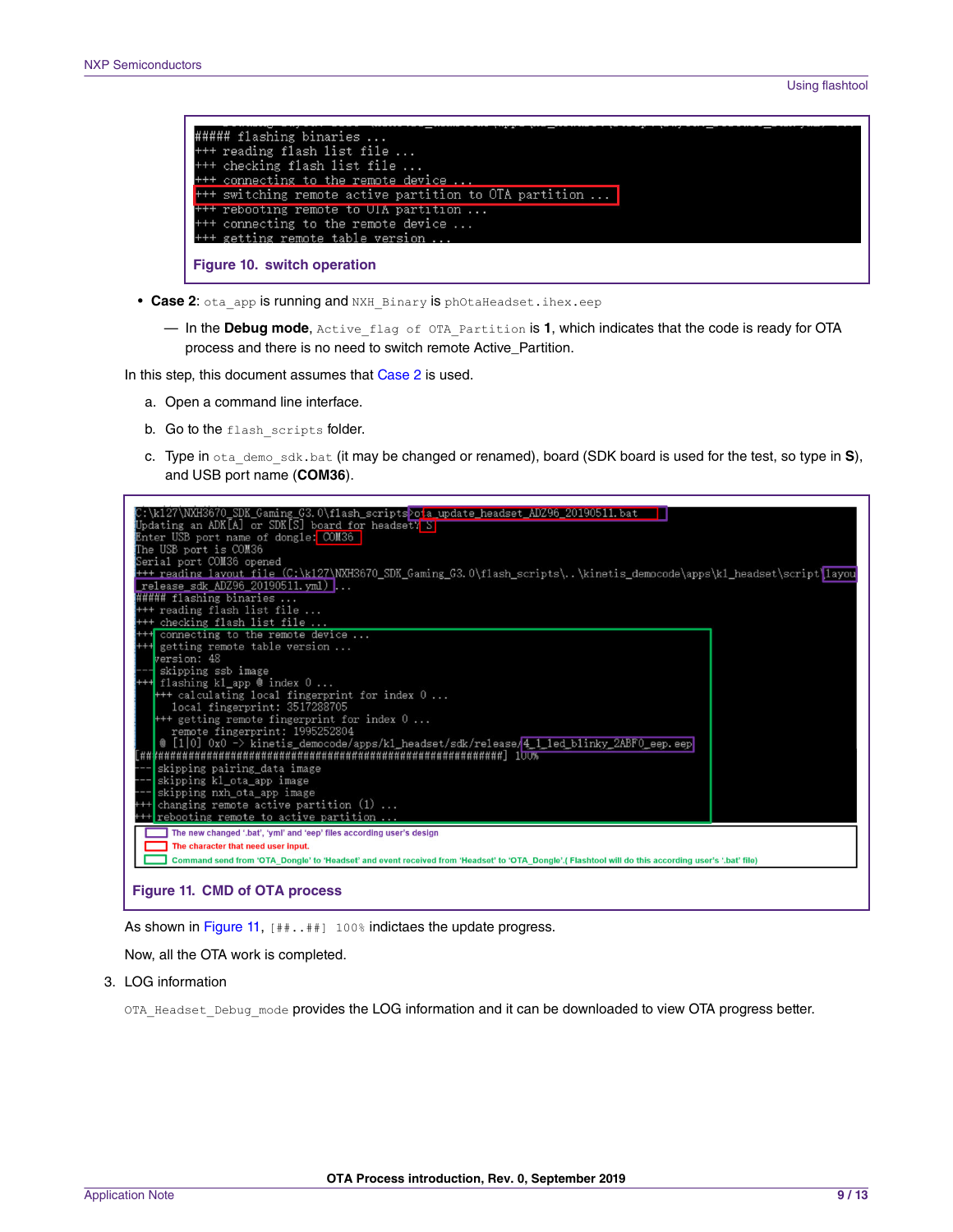<span id="page-9-0"></span>

|  | kl headset] WriteToPartition event (20 bytes @ id: 1   offset: 0x11a8] |  |  |  |  |  |
|--|------------------------------------------------------------------------|--|--|--|--|--|
|  | kl headset] WriteToPartition event (20 butes @ id: 1   offset: 0x11bc] |  |  |  |  |  |
|  | kl headset] WriteToPartition event (20 bytes @ id: 1   offset: 0x11d0, |  |  |  |  |  |
|  | kl_headset] WriteToPartition event (20 bytes @ id: 1   offset: 0x11e4] |  |  |  |  |  |
|  | kl headset] WriteToPartition event (20 butes @ id: 1   offset: 0x11f8) |  |  |  |  |  |
|  | kl headset] WriteToPartition event (20 bytes @ id: 1   offset: 0x120c] |  |  |  |  |  |
|  | kl headset] WriteToPartition event (20 bytes @ id: 1   offset: 0x1220] |  |  |  |  |  |
|  | kl headset] WriteToPartition event (20 bytes @ id: 1   offset: 0x1234] |  |  |  |  |  |

## **4 Software design**

In order to describe the software design clearly, some programs are attached for user as reference.

## **4.1 Code of SSB**

```
enum vector table entries { kInitialSP = 0, kInitialPC };
uint32 t *appVectorTable = NULL;
uint32 t applicationAddress = 0;uint32 t stackPointer = 0;appVectorTable = (uint32 t *)(entry.startAddress + entry.imageOffsets[0] +
NVMMGR_EEP_INITIAL_HEADER_SIZE);
applicationAddress = appVectorTable[kInitialPC];
stackPointer = appVectorTable[kInitialSP];
JumpToApplication(applicationAddress, stackPointer);
```
...

```
void JumpToApplication(uint32_t applicationAddress, uint32_t stackPointer)
{
   /* Static variables are needed as we need to ensure the values we are using are not stored on the
previous stack */
   static uint32_t s_stackPointer = 0;
   s stackPointer = stackPointer;
   static void (*farewellBootloader)(void) = 0;
   farewellBootloader = (void (*)(void))applicationAddress;
   /* Set the VTOR to the application vector table address */SCB->VTOR = applicationAddress;
   /* Set stack pointers to the application stack pointer */
   __set_MSP(s_stackPointer);
    __set_PSP(s_stackPointer);
   /* Jump to the application */
   farewellBootloader();
}
```
startup LPC54114 cm4.s files can be modified to implement SSB feature.

bootValidApp PROC EXPORT bootValidApp LDR r1, [r0, #0] ; Get app stack pointer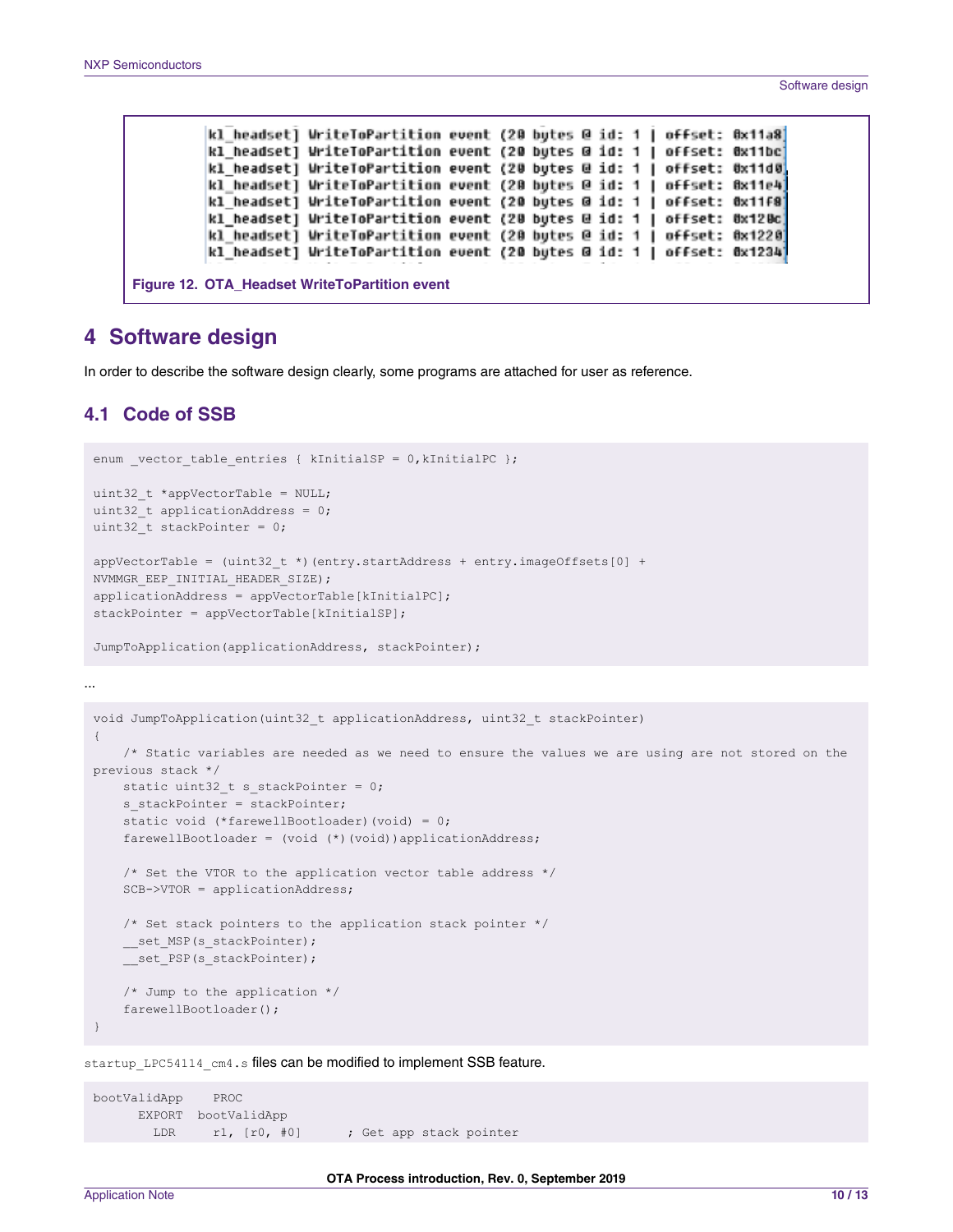```
MOV sp, r1
LDR r1, [r0, #4]
; Get app reset vector
BX r1
                ;
         ; PC now point to App_Firmware
ENDP
```
## **4.2 Code of OTA receive**

To let user understand the whole receive process of OTA easily, this section provides a event handler in the OTA Headset code: HCI VS WRITE TO PARTITION SUB EVENT to introduce how to write firmware to Flash.

Assuming Dongle board is running **OTA\_Dongle** demo and Headset board is running **OTA\_Heatset** demo, the NXH3670 of Headset can receive event from Dongle and transmit event to Host Controller (LPC54114) through the SPI interface.

1. The NXH3670 of Headset receives HCI\_VS\_WRITE\_TO\_PARTITION\_SUB\_EVENT (0Xe1) from the NXH3670 of Dongle and then runs HCI EvtWriteToPartitionHandler.

```
{
   .evtCode = HCI VS EVENT CODE,
    .subEvtCode = HCI VS WRITE TO PARTITION SUB EVENT,
   .evtHandler = HCI_EvtWriteToPartitionHandler,
   .evtParmsLen = HCI_UNDEFINED_PARAMETER_LENGTH,
},
```
- 2. The NXH3670 of Headset writes the data to the requested partition with offset. The following lists some APIs.
	- To write outside of the current cached sector, copy all data in the current sector.

ReadFromFlash(s Context.cacheBuf, SECTOR SIZE IN BYTES, s Context.cachedSectorAddr)

The sector size of LPC54114 is 32 KB, so a 32 KB cacheBuf is required to be defined in code design.

• Users can modify Cache with the data sent from NXH3670 of Dongle board.

memcpy(&s Context.cacheBuf[cacheOffset], data, cpyLen);

• When the data of one packet is copied to cacheBuf, you can program Sector by using Flash write API.

ProgramSector(s Context.cacheBuf, SECTOR SIZE IN BYTES, s Context.cachedSectorAddr);

3. The NXH3670 of Headset notifies that the operation is success to NXH3670 with a command.

```
HCI CmdDataWritenToPartition(&req);
HCI_SendCmdBlocking(&req)
```
## **4.3 Code of OTA send**

To let user understand the whole send process of OTA easily, this section uses Pseudo codes to introduce how **OTA\_Dongle** sends firmware to **OTA\_Headset**.

```
void UsbVcomDataReceived_Cb(uint32_t length, uint8_t *data)
{
   switch (opcode) {
        case HCI CMD VS CONNECT OPCODE: {
            …
            HCI CmdPrepareConnect(&hciReq, &connectParams);
            ….
            break;}
```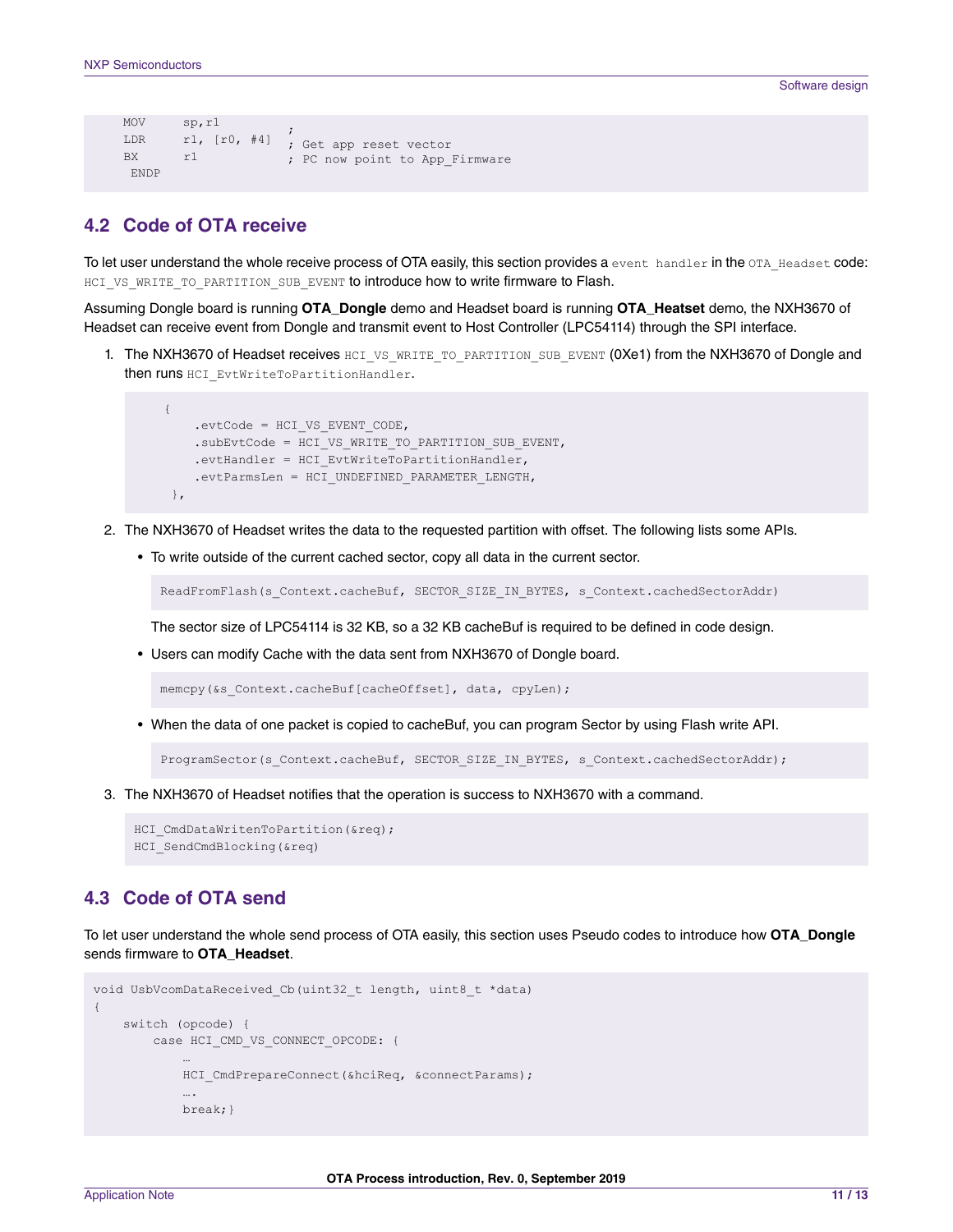<span id="page-11-0"></span>

| default: f                                                       |
|------------------------------------------------------------------|
| $\cdots$<br>HCI CmdPrepareHostGenericCmd(&hciReq, data, length); |
| $\cdots$<br>$break;$ }                                           |
|                                                                  |

#### **NOTE**

• Case HCI CMD VS CONNECT OPCODE

This command indicates that **OTA\_Dongle** wants to connect **OTA\_Headset**.

• Default CMD

**OTA\_Dongle** will send any other command to **OTA\_Headset** with. Actually, the MCU of **OTA\_Headset** is responsible for writing these data to Flash.

# **5 Conclusions**

With the Flashtool and files in **NXH3670\_SDK\_Gaming\_G3.0**, you can update programs or make changes on your design needs. The firmware update speed via OTA is about 1 KB per second.